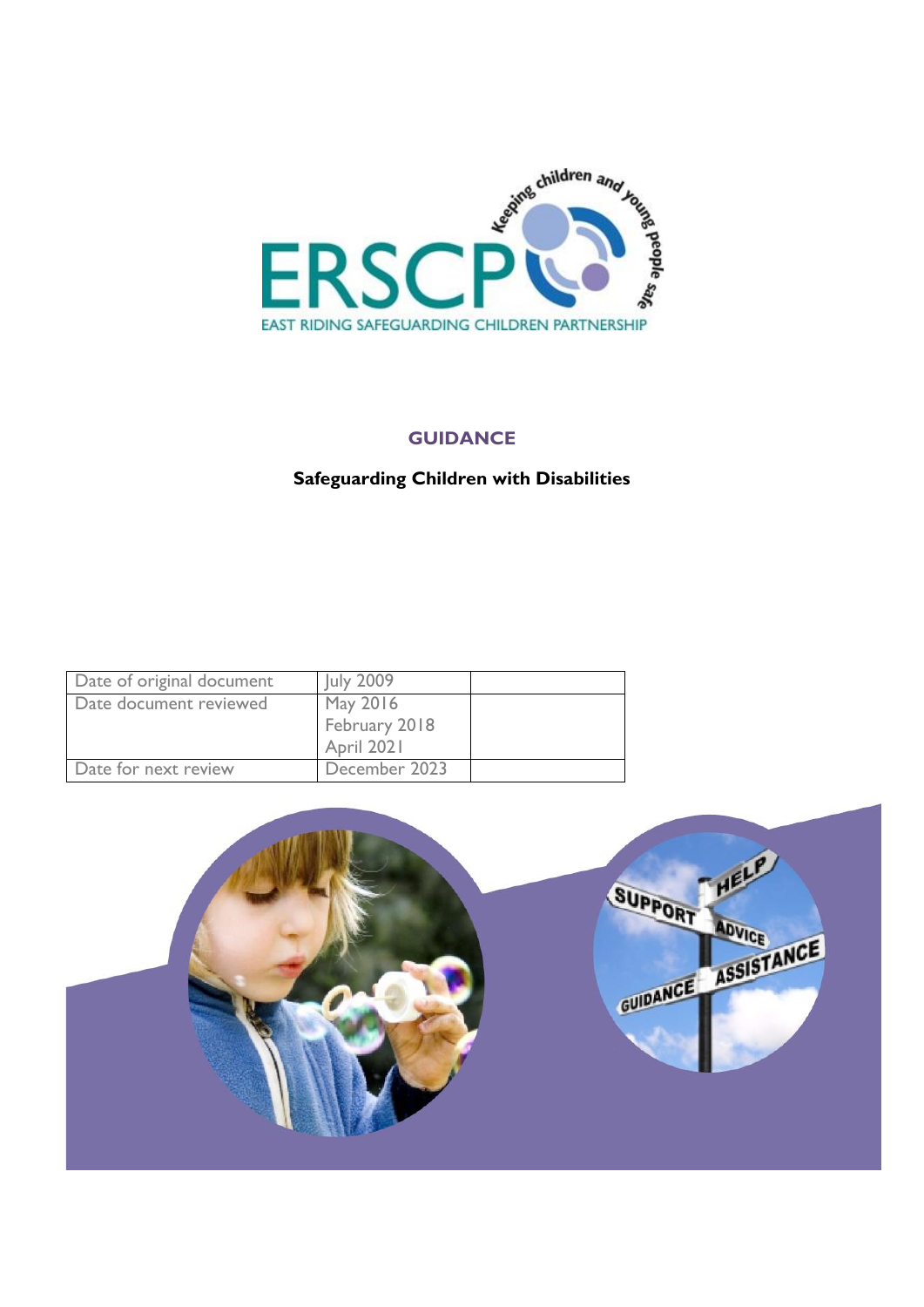## **1. Introduction**

Where there are concerns about the welfare of a disabled child, they should be acted upon in the same way as with any other child. Expertise in both safeguarding and promoting the welfare of child and disability has to be brought together to ensure that disabled children receive the same levels of protection from harm as other children. The process for managing individual cases in this section applies to all those who may experience harm.

Nevertheless available UK evidence on the extent of abuse among disabled children suggests that disabled children are at increased risk of abuse, and that the presence of multiple disabilities appears to increase the risk of both abuse and neglect.

The NSPCC 2014 Report 'We have the right to be safe – Protecting disabled children from abuse' identifies key issues about safeguarding and disabled children. A copy of the report can be found [here.](https://www.nspcc.org.uk/globalassets/documents/research-reports/right-safe-disabled-children-abuse-summary.pdf)

## **2. Vulnerabilities**

Disabled children may be especially vulnerable to abuse for a number of reasons because they may:

- have fewer outside contacts than other children;
- receive intimate personal care, possibly from a number of carers, which may both increase the risk of exposure to abusive behaviour, and make it more difficult to set and maintain physical boundaries;
- have an impaired capacity to resist or avoid abuse;
- have communication difficulties which may make it difficult to tell others what is happening;
- be inhibited about complaining because of a fear of losing services;
- be especially vulnerable to bullying and intimidation; and/or
- be more vulnerable than other children to abuse by their peers.

In addition to the universal indicators of abuse/neglect, the following abusive behaviours must be considered:

- Force feeding;
- Unjustified or excessive physical restraint;
- Rough handling;
- Extreme behaviour modification including the deprivation liquid, medication, food or clothing;
- Misuse of medication, sedation, heavy tranquillisation;
- Invasive procedures against the child's will;
- Deliberate failure to follow medically recommended regimes;
- Non-compliance with programmes or regimes;
- Failure to address ill-fitting equipment e.g. callipers, sleep boards which may cause injury or pain, inappropriate splinting;
- Misappropriation/misuse of a child's finances.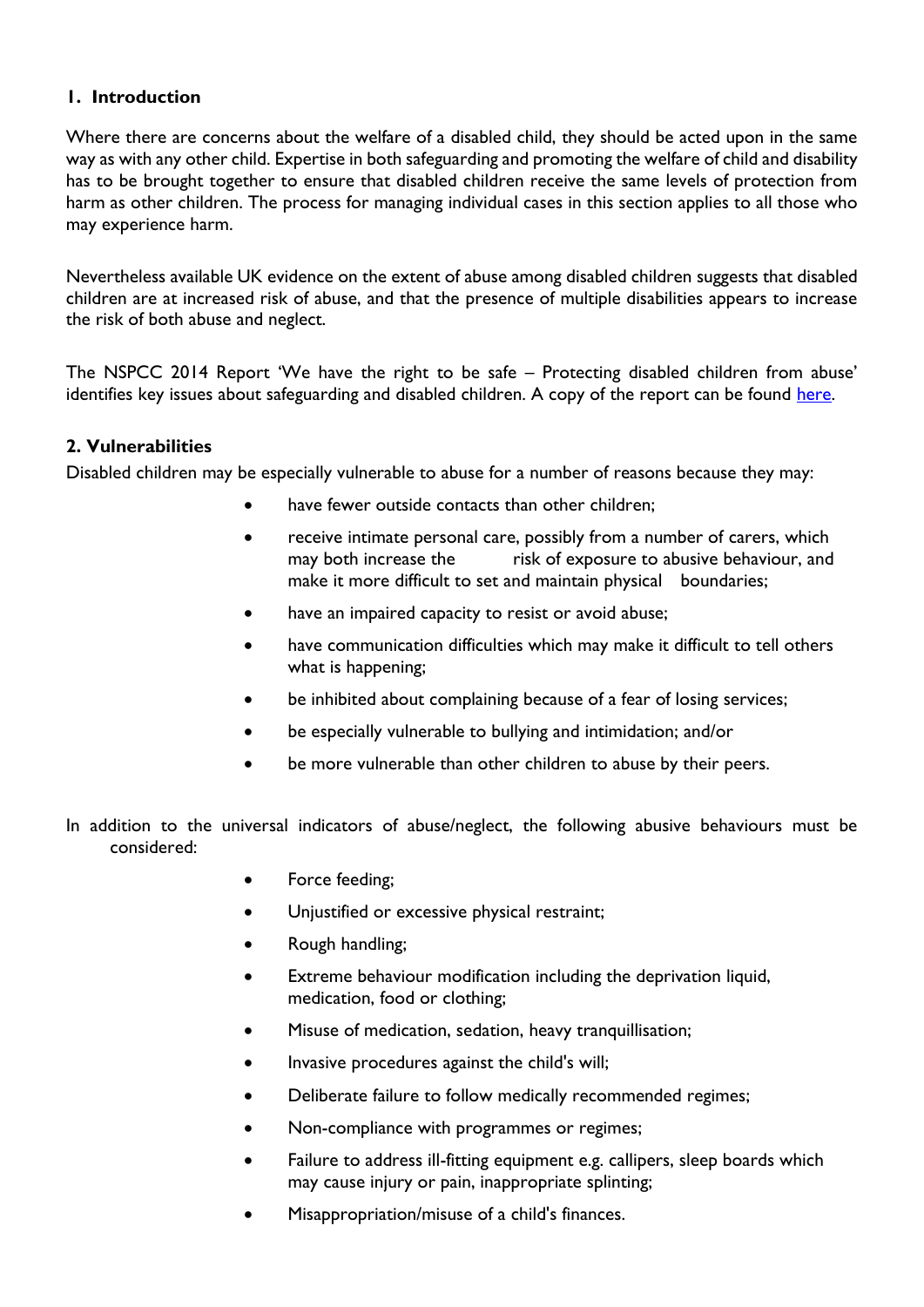## **3. Communication Needs**

Where a disabled child has communication impairments or learning disabilities, special attention should be paid to communication needs, and to ascertain the child's perception of events, and his or her wishes and feelings.

In every area, Children's Social Work Service and the Police should be aware of nonverbal communication systems, when they might be useful and how to access them, and should know how to contact suitable interpreters or facilitators.

Agencies should not make assumptions about the inability of a disabled child to give credible evidence, or to withstand the rigours of the court process. Each child should be assessed carefully, and helped and supported to participate in the criminal justice process when this is in the child's best interests and the interests of justice.

In criminal proceedings witnesses aged less than 17 are automatically eligible for assistance with giving their evidence. The special measures they may be provided with include: screens around the witness box so they do not see the defendant, video recorded evidence in chief and live video links so that they may not have to go into the courtroom at all, and intermediaries and aids to communication to facilitate good communication.

## **4. General Principles for Safeguarding Disabled Children**

Safeguards for disabled children are essentially the same as for non-disabled children. Particular attention should be paid to promoting a high level of awareness of the risks of harm and high standards of practice, and strengthening the capacity of children and families to help themselves. Measures should include:

- making it common practice to help disabled children make their wishes and feelings known in respect of their care and treatment;
- ensuring that disabled children receive appropriate personal, health, and social education (including sex education);
- making sure that all disabled children know how to raise concerns, and giving them access to a range of adults with whom they can communicate. Those disabled children with communication impairments should have available to them at all times a means of being heard;
- an explicit commitment to, and understanding of disabled children's safety and welfare among providers of services used by disabled children;
- close contact with families, and a culture of openness on the part of services; and
- guidelines and training for staff on good practice in intimate care; working with children of the opposite sex; handling difficult behaviour; consent to treatment; anti-bullying strategies; and sexuality and sexual behaviour among young people, especially those living away from home.